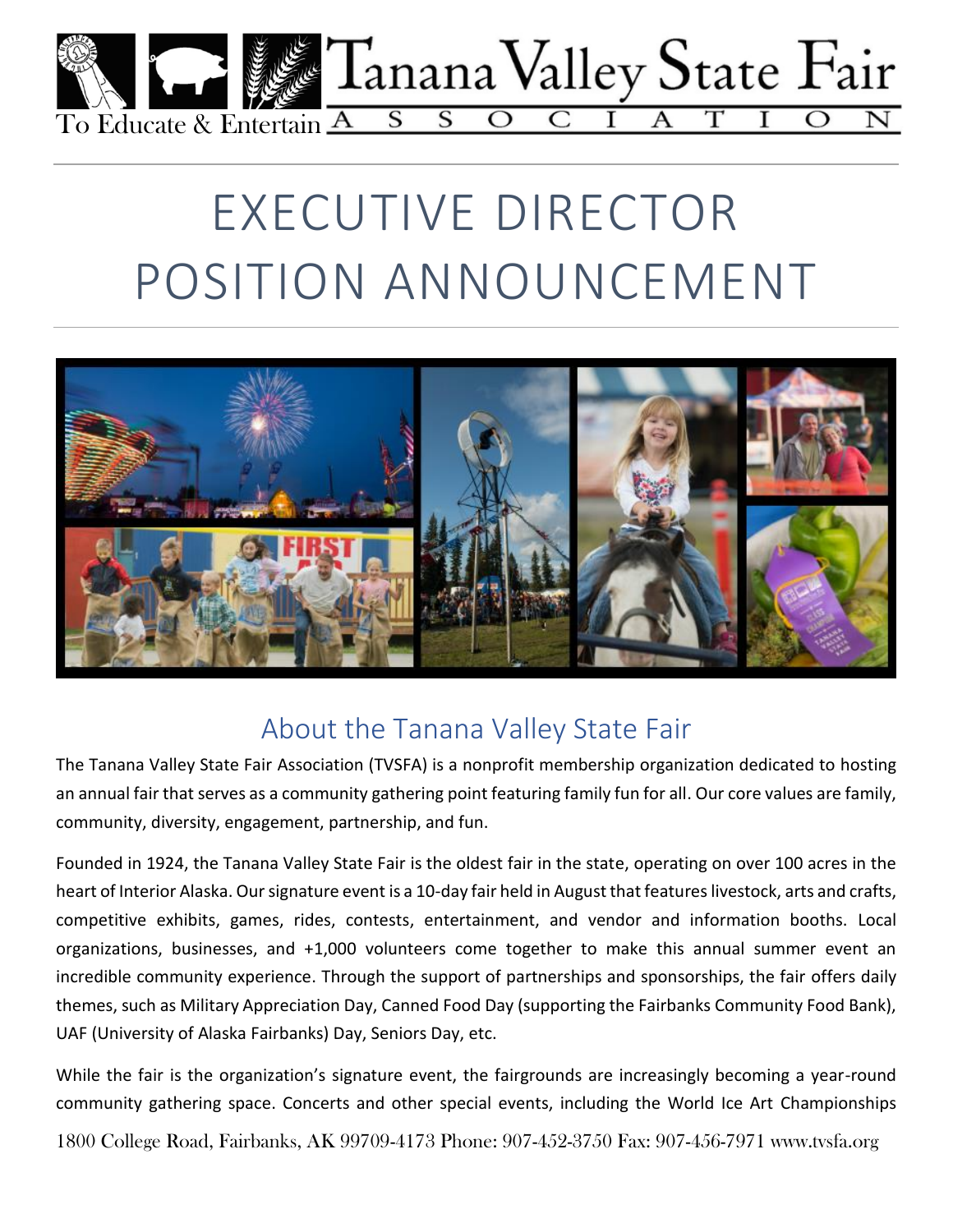

(hosted by Ice Alaska), also use the fairgrounds throughout the year. TVSFA also owns a campground that is regularly used throughout the summer.

Currently, TVSFA's mission is to host a 100-year fair, which will be celebrated in 2024. The COVID-19 pandemic clearly brought challenges, most significantly of which was the cancellation of the 2020 fair, severely impacting the organizations finances; however, it also brought opportunity as the fairgrounds provided space for events as the community grappled with moving through recovery with a semblance of normal. The increased attention has reinvigorated the board's interest in updating a strategic plan that honors the fair's history as we forge a path to the next 100 years.

For more information on the fair, visit: [https://www.tvsfa.org/.](https://www.tvsfa.org/)

## The Opportunity

The Executive Director will step into a role leading an organization that strives to honor its past while forging a path to the future. TVSFA is comprised of nine staff (most of which are part-time), a committed board of directors, and +1,000 volunteers.

We are seeking a leader who can guide us through organizational change as our focus is broadening from one annual event to serving as a broader community gathering space. The board has established a new capital projects plan to help with upgrading or replacing aging infrastructure and facilities. Staff, with board support, has been working to modernize the fair's tools, such as a digital ticketing system and upgrading computer systems. As a membership organization, a change of this nature requires that the Executive Director inspire a shared vision for the organization that can be embraced at all levels. Leading a robust planning process for the long-term future of TVSFA will be a critical role for the Executive Director. TVSFA is also focused on living its commitment to family, community, diversity, engagement, partnership, and fun.

Due to the importance of community partnerships and relationships, the Executive Director is expected to reside in the Fairbanks area or surrounding community.

## Candidate Profile and Experience Requirements

#### Prior Experience

- Bachelor's or advanced degree or equivalent experience preferred.
- Management experience in a nonprofit organization or business with at least 3 years of advancing responsibilities or 6 years demonstrated leadership as a governance volunteer in a nonprofit organization preferred. Experience managing considerable fixed assets desirable.

1800 College Road, Fairbanks, AK 99709-4173 Phone: 907-452-3750 Fax: 907-456-7971 www.tvsfa.org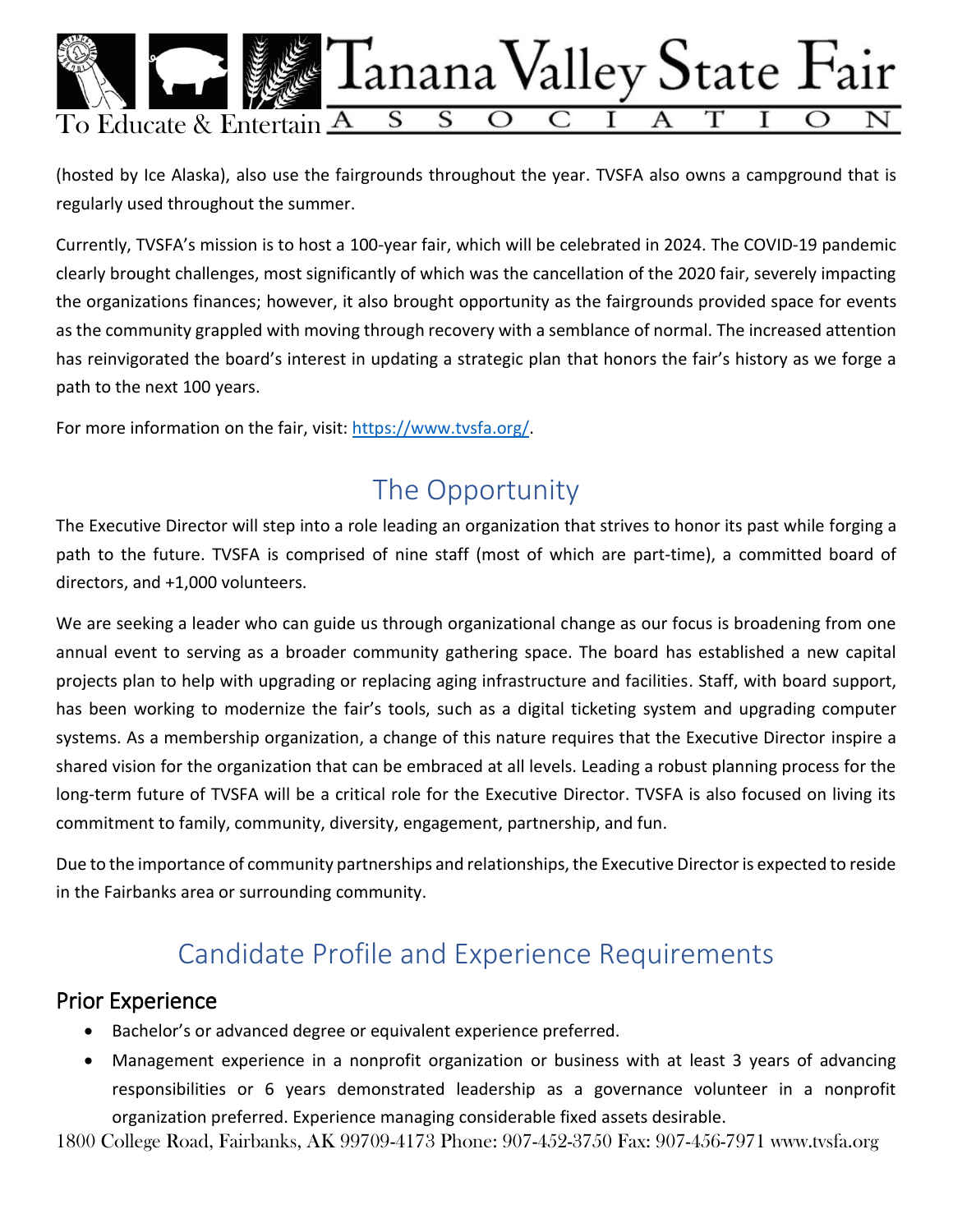

 Demonstratable leadership and management experience with budgets, personnel, volunteers, contractors, and in overseeing and promoting events and programs preferred.

### Skills, Knowledge, and Abilities

- A participatory management style. Demonstrated ability to achieve results through relationships with key internal stakeholder groups and individuals.
- Track record of building collaborative relationships with diverse partners, including local and regional government bodies, nonprofits, and other external stakeholders.
- Project management experience, including timeline and milestones development.
- Knowledge of, and experience in, financial management. Experience in financial forecasting desirable.
- Excellent listening, conflict resolution, and other interpersonal skills.
- Strong oral and written communication skills, including ability to passionately engage the public in the mission of the TVSFA.
- Self-starter who can work independently on concurrent projects and meet deadlines.
- Consistency, organization, and attention to detail.
- Awareness and knowledge of safety protocols for staff and visitors.

#### Core Competencies and Personal Characteristics

The ideal candidate will be able to communicate a compelling and inspired vision that is shared both inside and outside of the organization. Strong interpersonal relationship skills are required to be successful in this position. This leader must genuinely care about people, be widely trusted, and seen as a direct and truthful individual. The Executive Director sets the tone for the organization and must be approachable and able to create a climate in which people want to do their best. This position requires an ability to maneuver through complex political situations and remain composed under pressure. The job demands strong business acumen. The ability to work effectively with others and to promote and achieve good relations with diverse communities is essential.

## Compensation and Benefits

The salary for the position is \$80,000 to \$100,000 annually, based on experience, and a benefits package. Relocation expenses are negotiable.